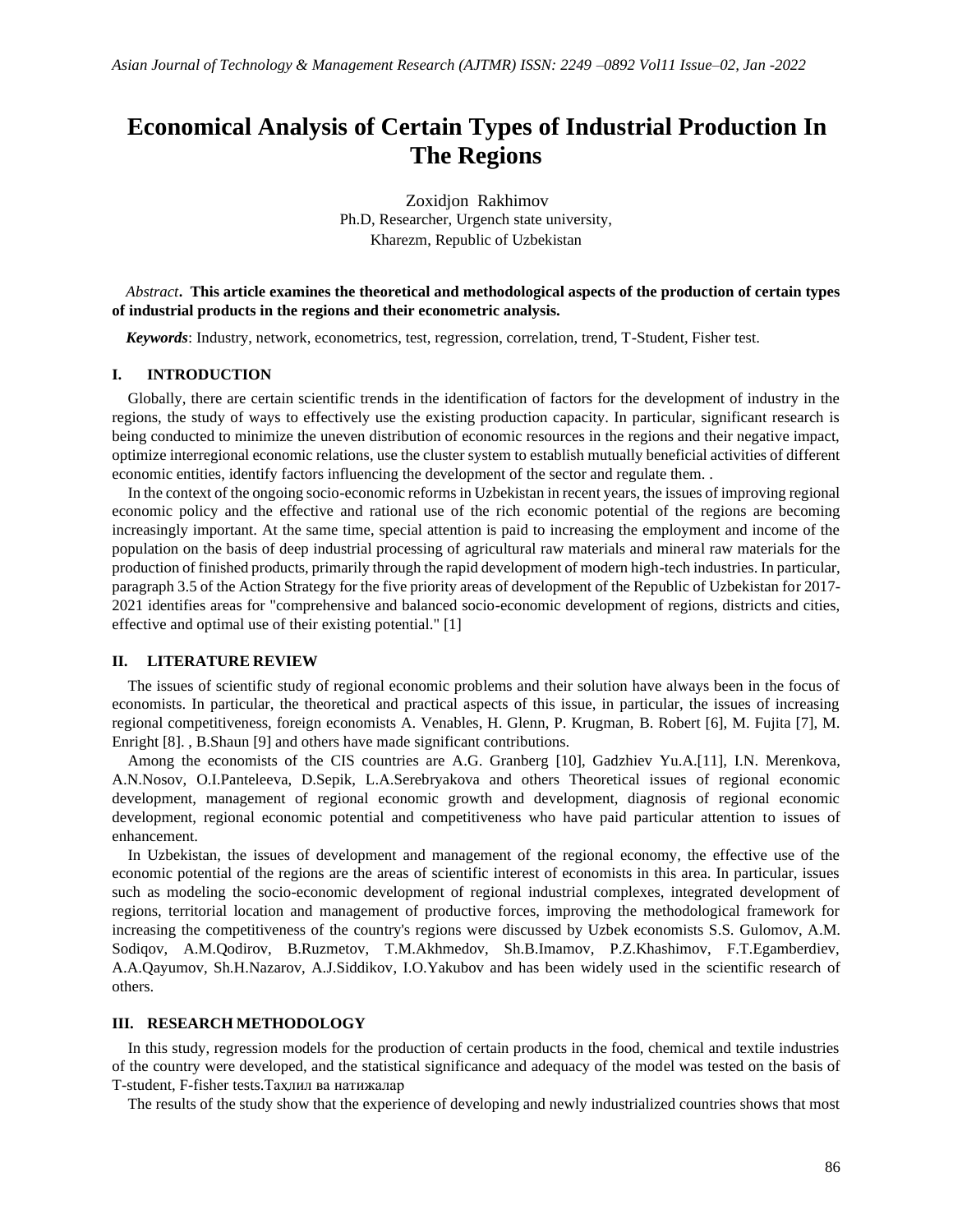of the economic success in these countries is explained by profound structural changes in industry, especially in the processing industry [2]. Numerous studies have shown that the development of the industrial sector is the main driving force of economic growth, and this view in most studies is explained by the high availability of new combinations of innovations and knowledge in industry compared to other sectors of the economy. This leads to an increase in labor productivity and production, resulting in economic growth.

| Menu            | Number sold | Cost of item |              | Menu price | <b>Gross Sales</b> | Profit per item Total gross | profit |        |
|-----------------|-------------|--------------|--------------|------------|--------------------|-----------------------------|--------|--------|
|                 |             |              |              |            |                    |                             |        |        |
| Pizza           | <b>60</b>   | \$<br>5,00   | \$           | 7,00       | \$<br>420,00       | \$<br>2,00                  | \$     | 120,00 |
| <b>Bun</b>      | 120         | \$<br>0,50   | \$           | 3,00       | \$<br>360,00       | \$<br>2,50                  | \$     | 300,00 |
| bread           | 180         | \$<br>1,00   | $\mathbb{S}$ | 1,50       | \$<br>270,00       | \$<br>0,50                  | \$     | 90,00  |
| <b>Pecheniy</b> | 40          | \$<br>2,00   | \$           | 3,00       | \$<br>120,00       | \$<br>1,00                  | \$     | 40,00  |
| <b>Baton</b>    | 35          | \$<br>1,50   | \$           | 2,30       | \$<br>80,50        | \$<br>0,80                  | \$     | 28,00  |
|                 |             |              |              |            |                    |                             |        |        |
| <b>Total</b>    | 435         |              |              |            | \$<br>1 250,50     |                             | \$     | 578,00 |

Today, the industry provides an opportunity to ensure the necessary balance in the market, increase the competitiveness of the economy and increase incomes, localize production, and play an important role in job creation. In particular, the creation of one job in the processing industry leads to the creation of two or three jobs in other industries. [3,4,5]

The production potential of the region is formed in the process of interaction of natural and labor resources, fixed capital and scientific and technological development, and in this regard, fixed assets are of particular importance. One of the aggregate indicators of production capacity is the value of fixed assets. (Table 1)

|                    | 2000 y. | 2005 y. | 2010 y. | 2015 y. | 2016 y. | 2017 y. | 2018 y. | 2019 y. |
|--------------------|---------|---------|---------|---------|---------|---------|---------|---------|
|                    |         |         |         |         |         |         |         |         |
| <b>Republic of</b> |         |         |         |         |         |         |         |         |
| <b>Uzbekistan</b>  | 103.8   | 107.0   | 107.3   | 107.4   | 106.1   | 104.5   | 105.4   | 105.6   |
| <b>Republic of</b> |         |         |         |         |         |         |         |         |
| Karakalpakstan     | 89.7    | 106.9   | 113.4   | 111.1   | 113.3   | 106.0   | 105.5   | 106.8   |
| provinces          |         |         |         |         |         |         |         |         |
| Andijon            | 102.8   | 110.2   | 109.4   | 103.3   | 100.5   | 104.2   | 109.8   | 106.5   |
| <b>Bukhara</b>     | 104.2   | 109.9   | 110.2   | 108.8   | 106.7   | 102.5   | 105.4   | 106.1   |
| <b>Jizzax</b>      | 104.2   | 108.3   | 109.5   | 108.6   | 108.2   | 104.2   | 104.0   | 105.9   |
| Qashqadaryo        | 99.0    | 108.0   | 103.0   | 106.7   | 105.5   | 103.4   | 102.0   | 101.4   |
| <b>Navoi</b>       | 103.2   | 102.2   | 103.9   | 103.9   | 103.7   | 101.3   | 104.7   | 105.2   |
| <b>Namangan</b>    | 108.0   | 107.0   | 110.8   | 108.0   | 107.8   | 103.6   | 104.5   | 107.0   |

Table 1: Gross domestic product (GDP) growth figures (as a percentage of the previous year)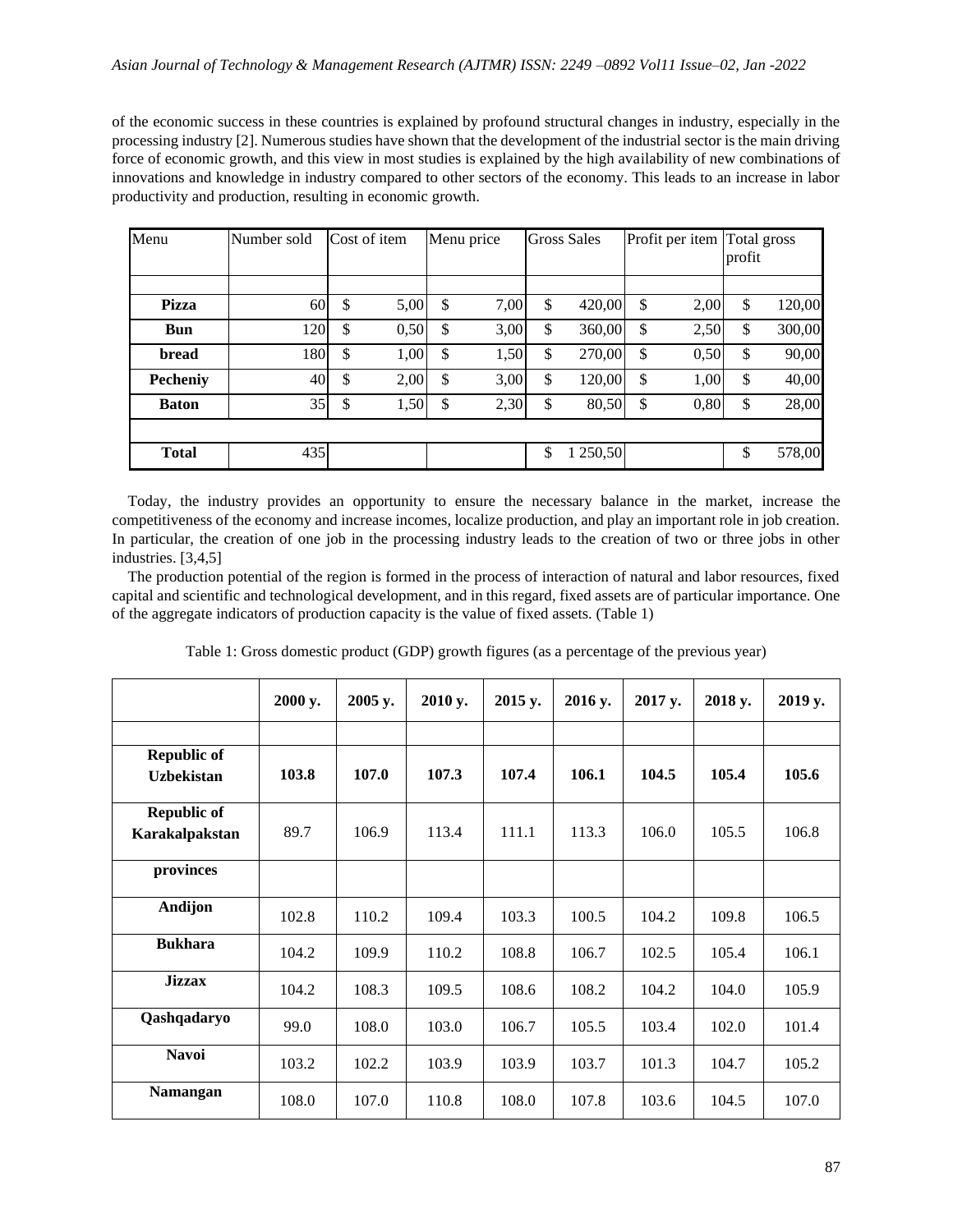| <b>Samarkand</b> | 104.6 | 106.1 | 111.2 | 108.7 | 107.6 | 101.4 | 100.6 | 104.1 |
|------------------|-------|-------|-------|-------|-------|-------|-------|-------|
| Surxondaryo      | 105.5 | 105.5 | 111.3 | 107.6 | 105.8 | 103.5 | 104.7 | 106.3 |
| <b>Sirdaryo</b>  | 102.6 | 111.1 | 108.7 | 107.5 | 107.2 | 95.4  | 103.5 | 103.6 |
| <b>Tashkent</b>  | 110.9 | 103.8 | 109.1 | 106.1 | 104.8 | 101.0 | 107.0 | 104.1 |
| Fergana          | 106.1 | 106.5 | 106.8 | 107.4 | 105.4 | 98.8  | 107.7 | 105.4 |
| <b>Khorezm</b>   | 94.8  | 103.4 | 107.1 | 109.4 | 104.9 | 104.6 | 103.1 | 107.7 |
| <b>Tashkent</b>  | 104.5 | 106.6 | 113.5 | 110.0 | 111.5 | 111.7 | 112.1 | 110.5 |

# **IV. ANALYSIS AND RESULTS**

The obtained indicators of dynamics indicate the presence of stable dynamics with periods of decline and periods of growth. Steady growth in industrial production was observed during the entire period under review. It has increased nearly 170 times in the last nineteen years. At the next stage of the analysis, it is advisable to move on to the study of trends. To this end, the hypothesis of the existence of a trend is put forward and tested. There are now many criteria that vary in strength and complexity of the mathematical apparatus to verify the existence of a trend. These methods allow to determine the general trend in the development of key indicators of industrial products over time, as well as the trend by type - the average and variance trends. (Table 2)

|                                   | 2003  | 2004  | 2005   | 2010  | 2015   | 2016    | 2017   | 2018    | 2019     |
|-----------------------------------|-------|-------|--------|-------|--------|---------|--------|---------|----------|
| <b>Across the</b><br>country      | 6128  | 8123  | 11029  | 38119 | 97598  | 111869  | 148816 | 235341  | 322535.8 |
| The Republic of<br>Karakalpakstan | 99.2  | 142.1 | 198.8  | 697.2 | 2387.6 | 4265.7  | 6773.3 | 10911.9 | 12736.1  |
| regions:                          |       |       |        |       |        |         |        |         |          |
| Andijon                           | 535.6 | 765.7 | 1177.5 | 4701  | 9744.6 | 7965.7  | 13270  | 27454.7 | 33122.3  |
| Bukhara                           | 358.9 | 451.2 | 517    | 1675  | 5143.9 | 5569.6  | 6422.3 | 8601.2  | 14798.2  |
| Jizax                             | 107.4 | 128.9 | 192.6  | 522.7 | 1474.5 | 2001.2  | 2548.8 | 3581.8  | 4586.1   |
| Qashqadaryo                       | 564.1 | 805.3 | 1436.3 | 4958  | 8721.9 | 9632.2  | 10946  | 14529.5 | 20360.1  |
| Navoi                             | 922.3 | 1220  | 1714.8 | 4039  | 9286.9 | 10657.9 | 13073  | 22892.4 | 44438.1  |
| Namangan                          | 185.3 | 242.8 | 330.5  | 1007  | 2861.8 | 3475.7  | 4615.5 | 6586.6  | 8818.1   |
| Samarkand                         | 250.2 | 313.2 | 383.6  | 2011  | 6095.5 | 7446    | 9242   | 13488.1 | 15783.6  |
| Surxandaryo                       | 134.4 | 188.9 | 219.1  | 756.4 | 1910.7 | 2200.7  | 2356.4 | 3234.7  | 4231.3   |
| Smrdaryo                          | 168.1 | 244.1 | 296.6  | 926.8 | 2820.6 | 3522.3  | 3806.5 | 5163.1  | 7293.0   |

Table 2: Volume of industrial production in the regions of the Republic of Uzbekistan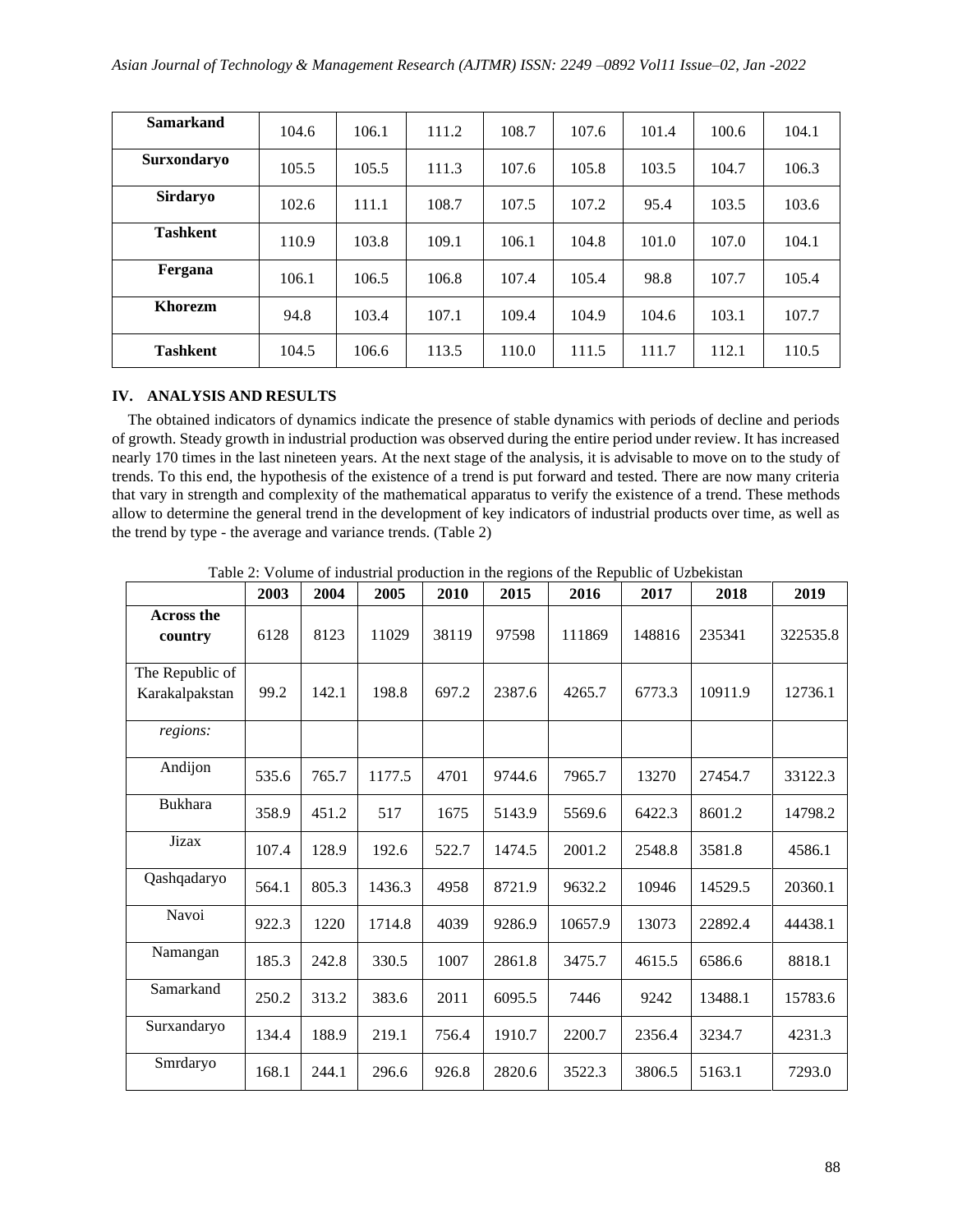| Tashkent | 1021  | 1484  | 1795.4 | 5471  | 14401  | 16864.7 | 21693  | 37724.4 | 53484.8 |
|----------|-------|-------|--------|-------|--------|---------|--------|---------|---------|
| Fergana  | 646.1 | 840.8 | 1033.2 | 3266  | 7170.2 | 8040.7  | 9728.5 | 13613.8 | 18661.2 |
| Khorezm  | 127.1 | 151.4 | 214.8  | 628.6 | 2616   | 2802.7  | 4070.4 | 6457.2  | 8538.6  |
| Tashkent | 951.4 | 1049  | 1247.4 | 6984  | 18986  | 23511.9 | 30460  | 43274.1 | 52747.5 |

One of the methods that allows us to reveal the general existence of a trend and its material expression - to identify a trend - is the cumulative T-criterion. This method is based on the calculation and analysis of the statistical description of the accumulated sums of deviations from the average level of Y of the series Y1 and the ratio of these deviations themselves. It has been hypothesized that the dynamics under study may not be a trend that can be examined on the basis of the T-criterion. Based on the data obtained on the series of dynamics of industrial production (Table 3), the hypothesis that there is no trend at  $a = 0.05$  is rejected, so there is a trend. Table 3: One-dimensional criterion

|                                        | Criterion value $= 0$ |                     |                                           |                       |                                                    |             |  |  |
|----------------------------------------|-----------------------|---------------------|-------------------------------------------|-----------------------|----------------------------------------------------|-------------|--|--|
|                                        |                       |                     |                                           |                       | 95% reliability interval of the<br>lifferentiation |             |  |  |
|                                        | t                     | Standard<br>riables | dimensional<br>value<br>$\mathbf{\Omega}$ | Average<br>difference | lower                                              | high        |  |  |
| Food<br>products<br>(billion soums)    | 13,790                | 16                  | ,000                                      | 504,8941              | 427,276                                            | 582,513     |  |  |
| Textile<br>products<br>(billion soums) | 14,903                | 16                  | ,000                                      | 108,40588             | 92,9854                                            | 123,8264    |  |  |
| Chemical products<br>(billion soums)   | 9,724                 | 16                  | ,000                                      | 157696,29412          | 123317,7009                                        | 192074,8873 |  |  |

In practice, since three types of trends are distinguished - averages, variances, and autocorrelations, it is necessary to examine the initial dynamics of the existence of each type of trend. (Table 4)

Table 4: Results of the implementation of the cumulative T-criterion in assessing the trend in the volume of industrial production

| <b>Indicators</b> | Unit<br>of<br>measurement | <b>T</b> -criterion<br>unit of account | Of trend<br>availability |
|-------------------|---------------------------|----------------------------------------|--------------------------|
| Food products     | billion soums             | 13,790                                 | available                |
| Textile products  | billion soums             | 14,903                                 | available                |
| Chemical products | billion soums             | 9,724                                  | available                |

Checking the dynamics of the series of key indicators of industrial products for the presence of averages and variance trends can be done on the basis of the method of comparing the average levels of the series and the Forster-Stewart method.

The average comparison method is based on comparing the average levels of series and variances. In this case, the time series (time-dependent series) is divided into two parts that are approximately equal in number of members. Each is considered as an independent selection set with a normal distribution. If the time series has a trend, the calculated averages and variances for each set should differ significantly from each other. Thus, the existence of a trend in the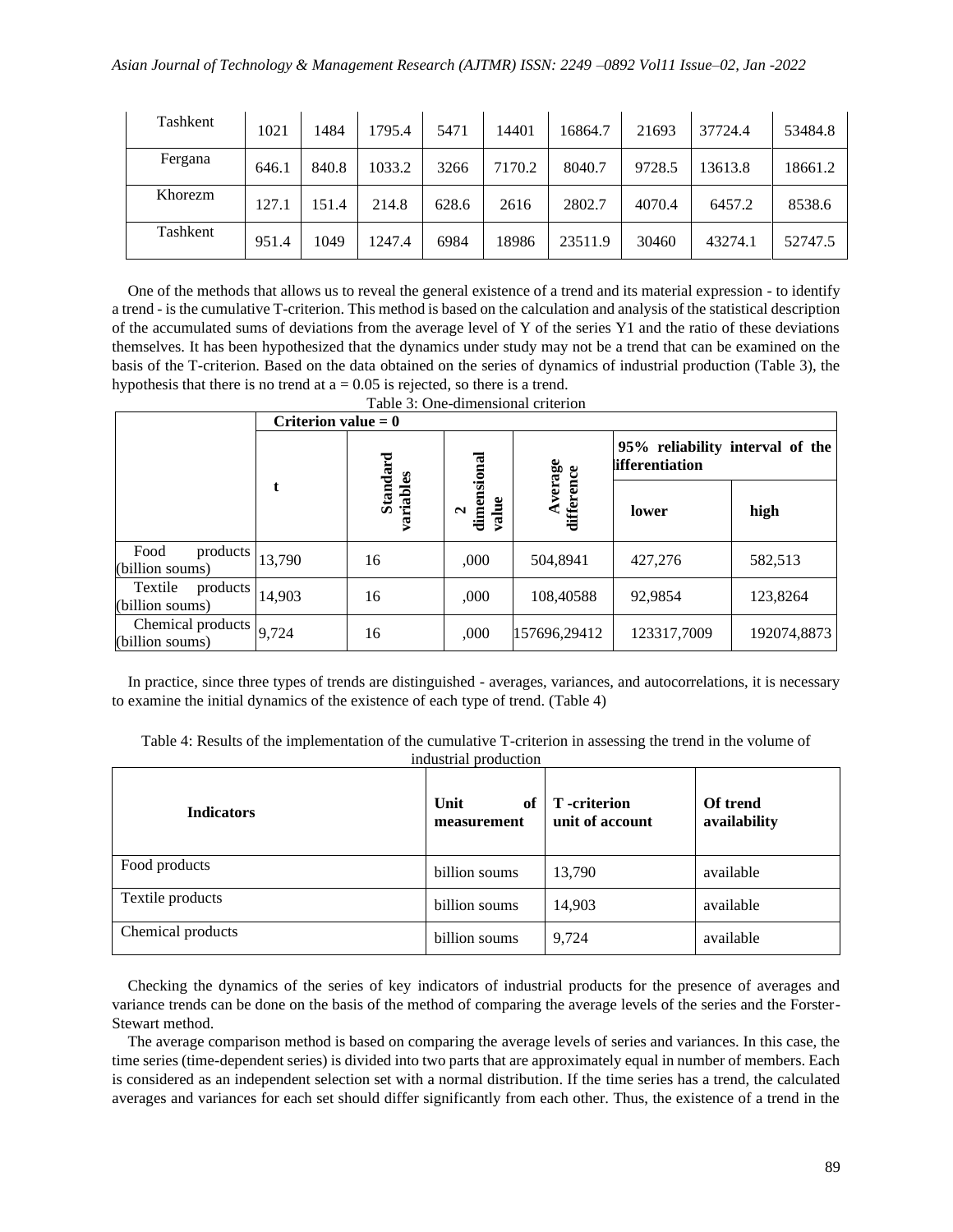line under study verification is a hypothesis about the equality of two normally distributed sets on average leads to verification.

Testing the hypothesis of equality of variances is carried out using the G-criterion, the calculated value of which is determined as the ratio of the calculated variances for the two parts of the dynamics series.

If the calculated value of G at a given level of probability is greater than that in the table, the hypothesis that the variances of two normally distributed sets are equal is rejected.

|  | Table 5: Equalization of the trend of industrial production volumes in the Republic of Uzbekistan for 2000-2019 |
|--|-----------------------------------------------------------------------------------------------------------------|
|  |                                                                                                                 |

| <b>Procedure</b>            | <b>Indicator</b>  | <b>Measurement</b>             | Model                                                |
|-----------------------------|-------------------|--------------------------------|------------------------------------------------------|
| number                      |                   | unit                           |                                                      |
|                             | Food products     | billion soums                  | $Y_t = 28.863 - 57452.975t$                          |
|                             |                   | billion soums<br>billion soums | $\overline{Y_t}$ = 0.007 t <sup>2</sup> -28481.987   |
|                             |                   |                                | $Y_t = \exp(-107.0399+0.0564 \cdot t)$               |
| $\mathcal{D}_{\mathcal{L}}$ | Textile products  | billion soums                  | $Y_t = 5.776471* t-11490.747$                        |
|                             |                   | billion soums                  | $\overline{Y_t} = 0.001 * t^2 - 5692.683$            |
|                             |                   | billion soums                  | $\overline{Y_t}$ = exp (4.1786+0.0525376*t)          |
| $\mathcal{R}$               | Chemical products |                                | $Y_t = 12352.142 - 24645405.2*t$                     |
|                             |                   | billion soums                  | $\overline{Y_t}$ = 0.001*t <sup>3</sup> -8116644.655 |
|                             |                   |                                | $Y_t = \exp(-139.45584 + 0.075373)$ *t)              |

Examination of the average trend in all considered series of indicators of industrial production in the Republic of Uzbekistan for the period 2000-2019 (Table 5) shows that the hypothesis of equality of averages is rejected for all indicators under consideration, because  $\geq$  tp = (0.05; 10), which means that the averages differ significantly from each other, and the trend of the averages is present in these series.

Trendy models presented in Table 6 have been developed using different levels of polynomials using the analytical alignment method to characterize the trend of industrial production indicators.

An important problem in the next stage of analysis and modeling of the trend of key indicators of industrial production in the country by the method of analytical alignment is the selection of a mathematical function that best describes the real existing laws of change of indicators. Conclusions about the laws of industrial output indicators depend on the correct solution of this problem.

#### 1. Food production

Model summation and evaluation of parameters

| Related variables: Food |       |               |               |     |                            |           |        |       |    |
|-------------------------|-------|---------------|---------------|-----|----------------------------|-----------|--------|-------|----|
|                         |       |               | Model Summary |     | <b>Parameter Estimates</b> |           |        |       |    |
| Equation                | $R^2$ | F             | df1           | df2 | Sig.                       | Constant  | b1     | b2    | b3 |
| Linear                  |       | 0,932 206,118 |               | 15  | $\theta$                   | -57453    | 28,863 |       |    |
| Square                  |       | 0,933 207,764 |               | 15  | $\theta$                   | $-28482$  | 0      | 0,007 |    |
| Growth<br>модели        |       | 0,963 392,447 |               | 15  |                            | $-107,04$ | 0,056  |       |    |

Independent Variables Years.

## 2. Manufacture of textile products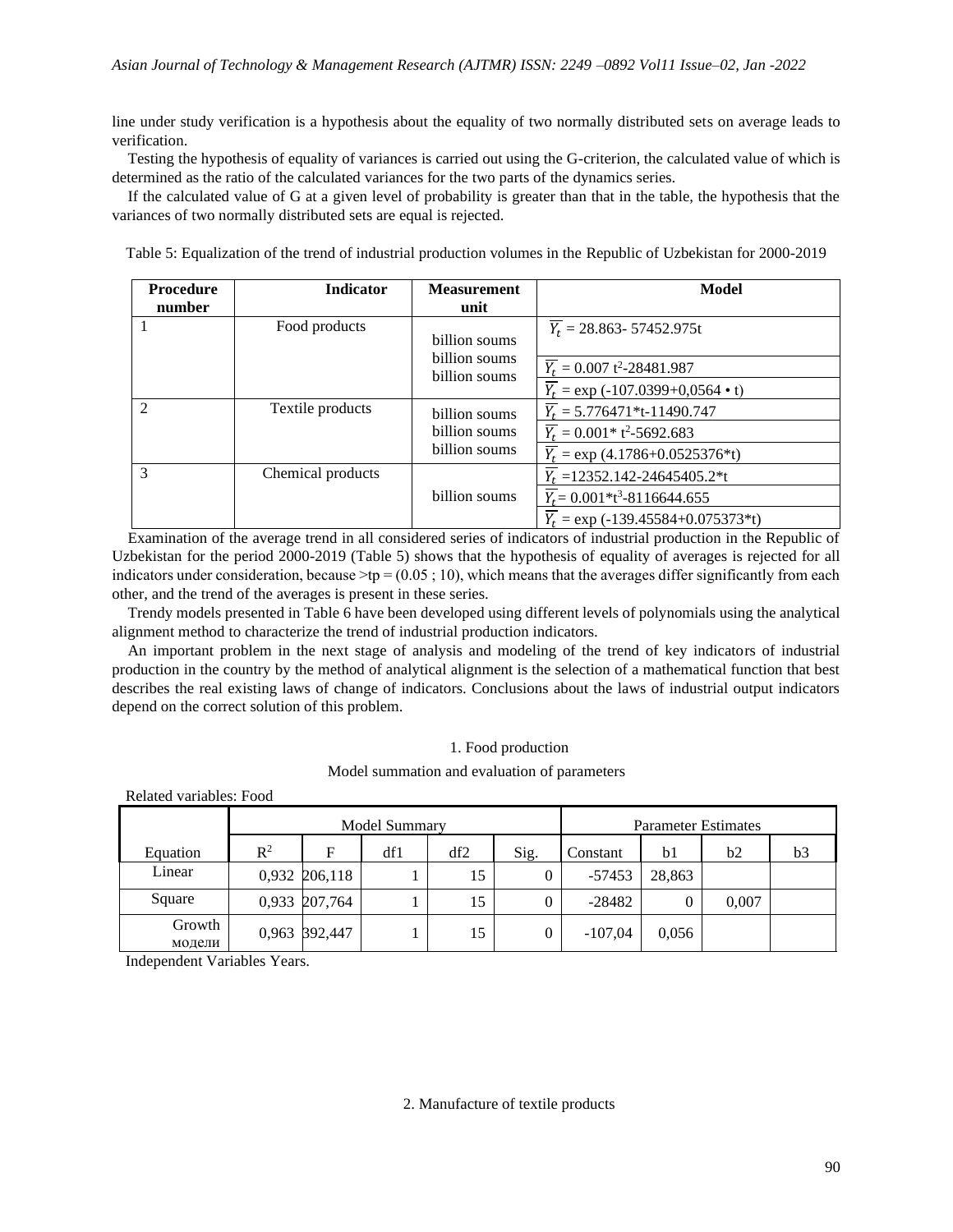# Model Summary and Parameter Estimates

|          |        |              | Model Summary |     |      | <b>Parameter Estimates</b> |       |      |      |
|----------|--------|--------------|---------------|-----|------|----------------------------|-------|------|------|
|          | R      |              |               |     |      |                            |       |      |      |
| Equation | Square | $\mathbf{F}$ | df1           | df2 | Sig. | Constant                   | b1    | b2   | b3   |
| Linear   | ,946   | 262,324      | Τ.            | 15  | ,000 | 5895,34                    | 5,776 |      |      |
| Cubic    | ,947   | 267,359      | ı.            | 15  | ,000 | $-3759,995$                | ,000  | ,000 | ,000 |
| Growth   | ,982   | 808,744      | T             | 15  | ,000 | $-100,844$                 | ,053  |      |      |

## Dependent Variable: Textile products

The independent variable is Years.

3. Production of chemical products

Model Summary and Parameter Estimates

| Equation | Model Summary |         |     |     |      | <b>Parameter Estimates</b> |                |      |      |
|----------|---------------|---------|-----|-----|------|----------------------------|----------------|------|------|
|          | R<br>Square   | F       | df1 | df2 | Sig. | Constant                   | b <sub>1</sub> | b2   | b3   |
| Linear   | ,870          | 100,586 |     | 15  | ,000 | $-24645405,157$            | 12352,142      |      |      |
| Cubic    | ,872          | 101,827 |     | 15  | ,000 | $-8116644,655$             | ,000           | ,000 | ,001 |
| Growth   | ,958          | 342,333 |     | 15  | .000 | $-139,456$                 | ,075           |      |      |

The independent variable is Years.

The choice of the shape of the curve can be made on the basis of a criterion taken as the sum of the squares of the deviations of the actual values from the values calculated by the trend equation. From the set of curves, the one with the minimum value of the criterion is selected.

The results of the calculation of the values of the accuracy and adequacy criteria for the average residual modulus, the average error of approximation, the Darbin-Watson criterion, the dynamics of the main indicators of production of some industrial products in the country are given in Table 6.

Table 6: The main characteristics of the adequacy of the equations of trends in the production of certain industrial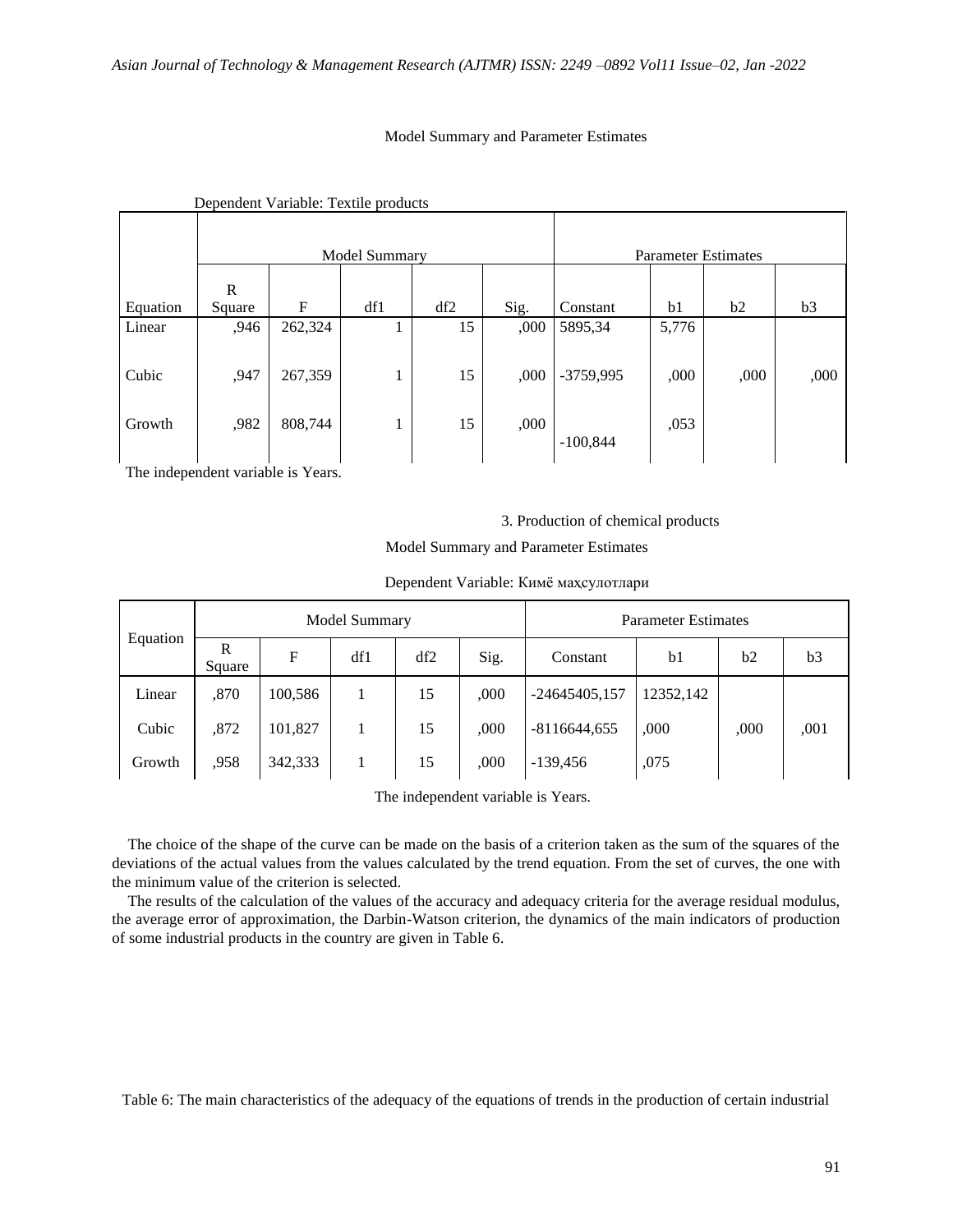| <b>Indicator</b>          | <b>Model name</b> | <b>Model</b>                                         | $\mathbb{R}^2$ | <b>Mean square</b><br>error | Fisher-<br>criterion, F |
|---------------------------|-------------------|------------------------------------------------------|----------------|-----------------------------|-------------------------|
| Food<br>$\bold{products}$ | Linear            | $\overline{Y_t}$ = 28.863- 57452.975t                | 0.932          | 40.609                      | 206.118                 |
|                           | Square            | $\overline{Y_t}$ = 0.007 t <sup>2</sup> -28481.987   | 0.933          | 40.459                      | 207.764                 |
|                           | Growth            | $\overline{Y_t}$ = exp (-107.0399+0,0564 • t)        | 0.963          | 0.057                       | 392.447                 |
| Textile<br>products       | Linear            | $\overline{Y_t}$ = 5.776471*t-11490.747              | 0.946          | 7.204                       | 262.324                 |
|                           | Square            | $\overline{Y_t} = 0.001 * t^2 - 5692.683$            | 0.946          | 7.172                       | 264.824                 |
|                           | Growth            | $\overline{Y_t}$ = exp (4.1786+0.0525376*t)          | 0.982          | 0.037                       | 808.744                 |
| Chemical<br>products      | Linear            | $\overline{Y_t}$ = 12352.142-24645405.2*t            | 0.871          | 24877.268                   | 100.586                 |
|                           | Cubic             | $\overline{Y_t}$ = 0.001*t <sup>3</sup> -8116644.655 | 0.871          | 24744.87                    | 101.204                 |
|                           | Growth            | $\overline{Y_t}$ = exp (-139.45584+0.075373*t)       | 0.958          | 0.082                       | 342.333                 |

#### products in the Republic of Uzbekistan in 2000-2019

The analysis of the adequacy and accuracy characteristics of the trend models presented in the table best describes the dynamics of food products in Uzbekistan using the straight-line equation. The value of the average error of the approximation varies by a fraction of up to 15% in all of the quoted equations of the trend, but the minimum value corresponds to the straight line equation.

Analysis of the main indicators of accuracy and adequacy of the equations on statistical indicators, the trend of change of the indicator can best be described by the GROWTH model, which allows them to conclude that the minimum value of the average modulus of residuals, as well as all accuracy criteria.

The obtained models allow us to compile forecast values of key indicators of production of certain types of industrial products. Forecasting refers to a scientifically based description of the possible future state of objects, as well as alternative ways and timelines to achieve that state.

Extrapolation method is used quite often in the construction of forecast models on one-dimensional series of dynamics. This is primarily due to the simplicity of implementing this method. The basis of this forecast is the transfer of the laws of development of events from the past to the future.

It should be noted that the forecast values obtained allow to determine the forecast of changes in the volume of production of certain types of industrial products only four years in advance. The increase in the number of observers in this statistical set is due to the fact that it allows to obtain a more accurate description of the set, while such an extension of the dynamic series does not always lead to similar results, especially when dynamic series are used to forecast key industrial output.